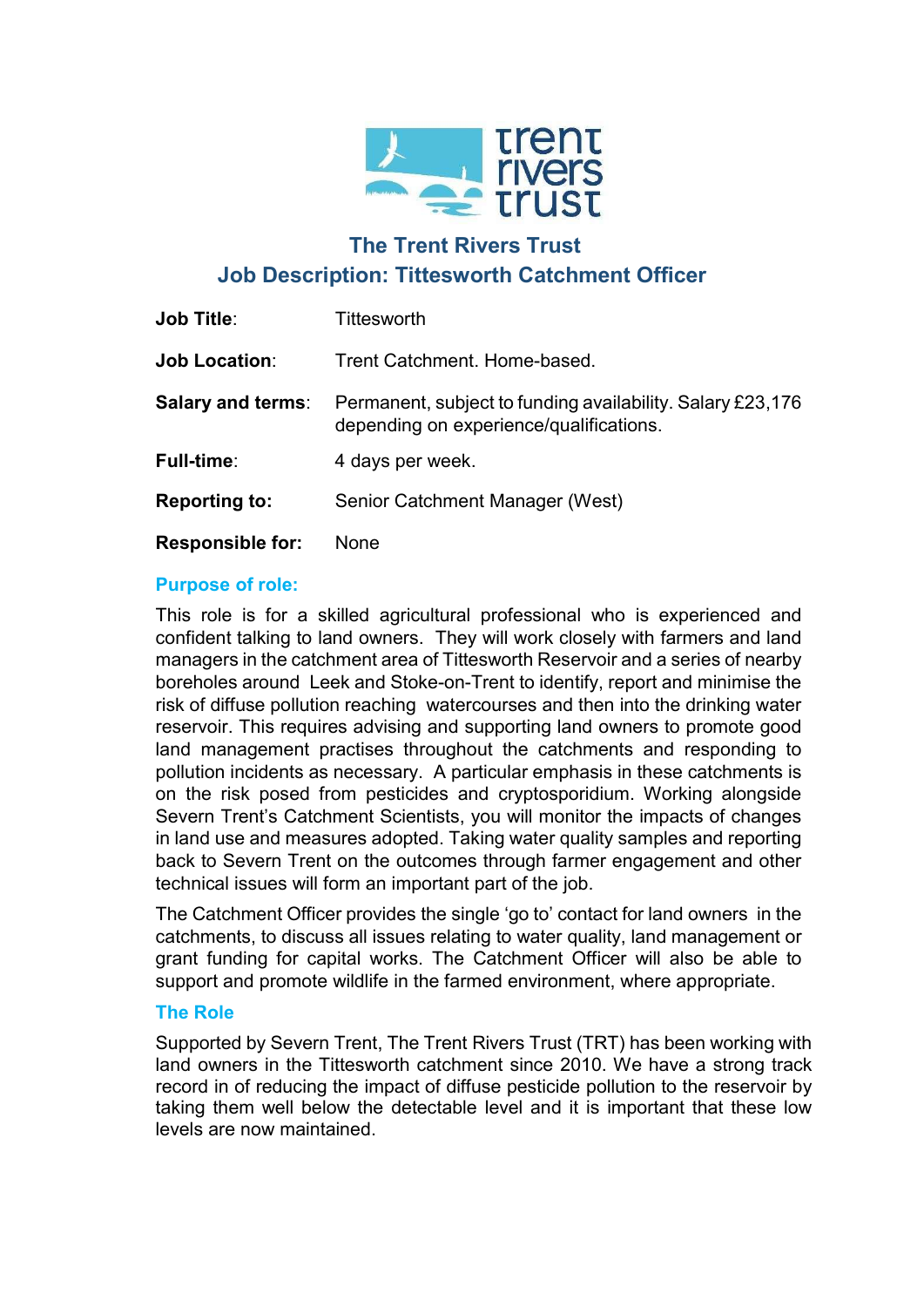This work is one of several projects delivered by TRT across the Trent catchment where we work closely with farmers to achieve environmental outcomes using an evidence-based farm friendly approach. The successful candidate with also need to work with farmers to secure additional grant funding for capital works where possible, through the Severn Trent Environment Protection Scheme (STEPS) grant or other agri-environment funding where it is available.

A key element of the role will be to build on the positive relationships already established, continue to support landowners/ farmers as well as securing further grant funding to help expand the delivery of water quality and biodiversity enhancements.

The role will be home based, but the candidate will be expected to spend time in the north Staffordshire catchment for a proportion of each working week. The Catchment Officer will be familiar with agricultural and farming with particular emphasis around the dairy industry; They will need to be able to listen and liaise effectively and sensitively with farmers and a variety of other stakeholders. It is expected that the Catchment Officer will support the delivery of Trent Rivers Trust's Business Plan and other agricultural based initiatives.

#### Principal Duties and Responsibilities

- Undertake direct delivery of advice to farmers/landowners, influencing them to make behavioural and management changes on their land.
- To carry out in catchment water quality sampling monthly and when additional ones are required
- Fully investigate any abnormal catchment water quality results when highlighted.
- Promote, engage and seek participation in the STEPS programme and other grant schemes as appropriate.
- Liaise with agricultural specialists, contractors and agronomists to ensure delivery of the catchment action plans.

## Partnership working, coordination and communications

- Co-ordinate, deliver and participate in events to help with the promotion and awareness raising of the core messages and catchment management programmes.
- Plan and deliver training events, sessions and develop partnerships to meet local training needs in relation to water quality.
- Participate in, and contribute to, project meetings both internally and externally.

## Project reporting

- To report to the Senior Catchment Manager (West)
- Support farmers to apply for STEPS and other grants as required.
- Be responsible for reporting on project activities being undertaken in this role.
- Administer and verify scheme activity.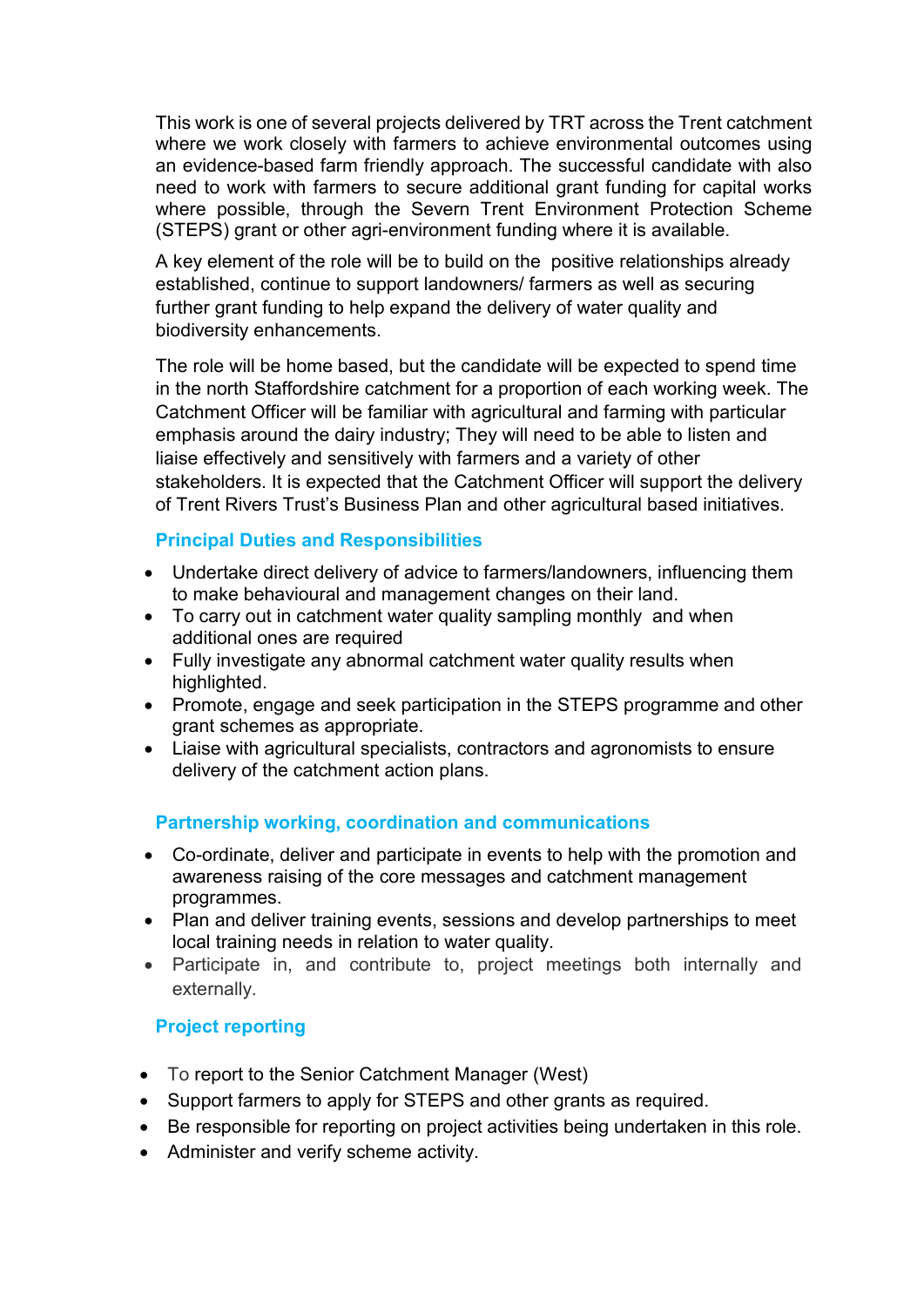- Maintain a system of evaluation and feedback from farmers and land managers.
- Prepare and submit monthly progress reports to ensure adequate monitoring of the programme, engagement activity and scheme take up into a Farmer Engagement Database.
- Contribute to and support the delivery of the Severn Trent Catchment Plan for the Tittesworth Catchment and the neighbouring boreholes.
- Contribute to TRT fundraising and business development activities for delivering further agricultural and diffuse pollution reduction work.
- The post holder will be responsible for ensuring they provide timesheets, expense claims and monitor project spend to enable regular reporting to funders, team members and Trustees.

## Contribute to the work of Trent Rivers Trust

- Contribute to and support the work and growth of TRT, delivering the Trust's vision, mission and core values.
- Contribute to the Trust's systems and process, ensuring good record keeping, project and budget management, and reporting to funders, partners internally and externally as required.
- Take full responsibility for overseeing the Health and Safety requirements of projects as delegated and contribute to the improvement of Health and Safety at TRT
- Other duties as may be appropriate to the position.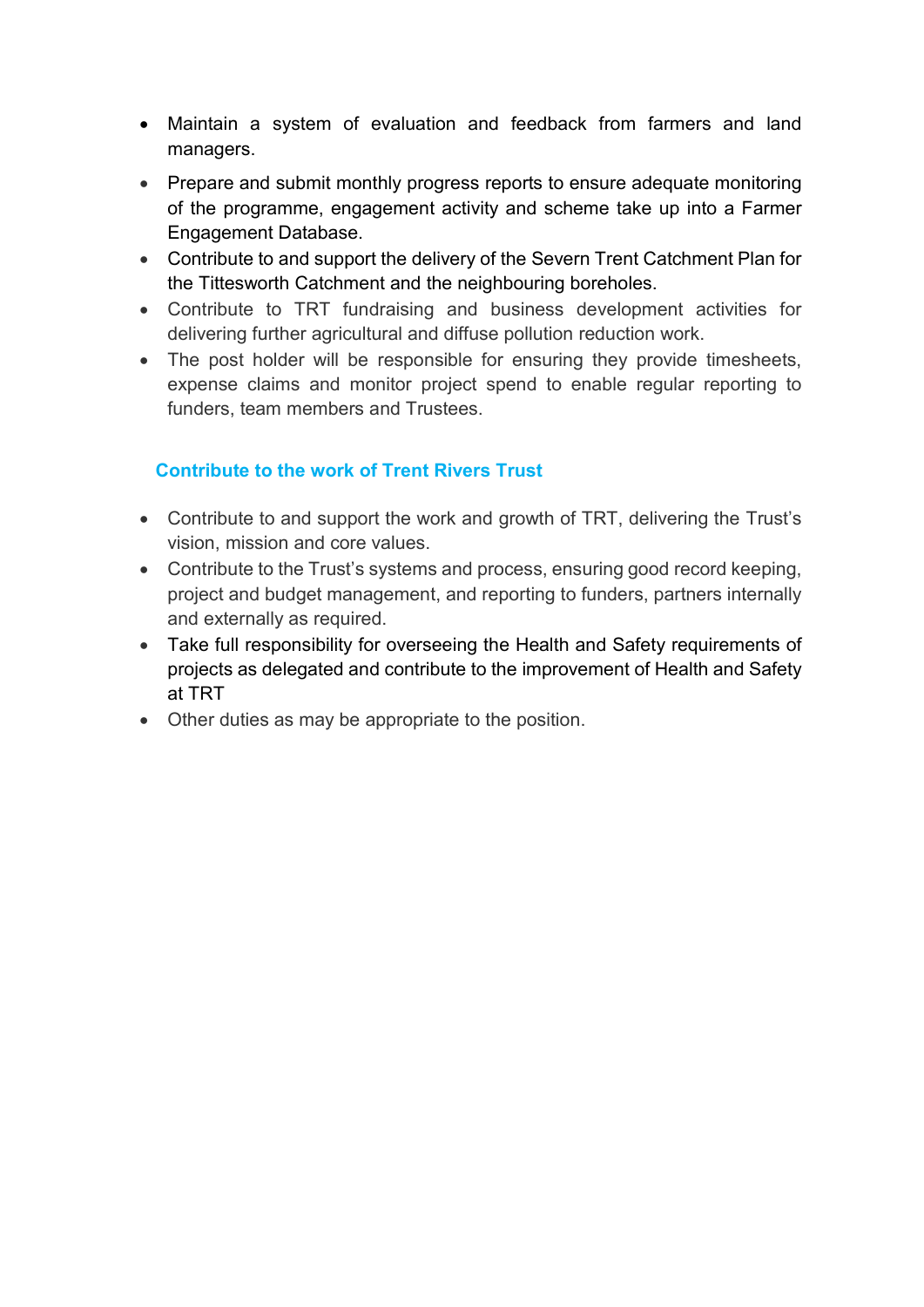# Experience and Expertise

TRT is seeking a suitably qualified person to fulfil the role of Tittesworth Catchment Officer The following skills and experience have been identified as essential or desirable for this role:

| <b>Requirements</b>                                                                                                                                                             | <b>Essential</b> | <b>Desirable</b> |
|---------------------------------------------------------------------------------------------------------------------------------------------------------------------------------|------------------|------------------|
| <b>Training and Experience</b>                                                                                                                                                  |                  |                  |
| Educated to at least degree level in a relevant agricultural<br>field or equivalent relevant work experience in the<br>environmental sector                                     |                  | X                |
| Relevant professional qualifications in relation to providing<br>agricultural sector advice - for example BASIS (in particular<br>Pesticides), FACTS or other CPD activities. * | X                |                  |
| A minimum of two years' experience of providing advice to<br>farmers and landowners                                                                                             | X                |                  |
| Experience working with farmers/landowners to achieve<br>environmental improvements.                                                                                            |                  | X                |
| An understanding of farm-based grants and funding<br>schemes.                                                                                                                   | X                |                  |
| Experience of partner and funder reporting processes                                                                                                                            |                  | X                |
| Effective communications skills including ability to build and<br>maintain good relations with farmers, contractors and project<br>partners.                                    | X                |                  |
| <b>Knowledge and Understanding</b>                                                                                                                                              |                  |                  |
| Have a sound understanding of rural and upland farming<br>systems.                                                                                                              | X                |                  |
| Knowledge of soils, soil management and field sampling.                                                                                                                         | X                |                  |
| Knowledge of the legislation relevant to the agricultural<br>sector to protect habitats and water quality.                                                                      | X                |                  |
| Working<br>of farm<br>knowledge<br>business<br>management<br>especially dairy                                                                                                   |                  | X                |
| Experience in nature conservation, river, wetlands and<br>biodiversity.                                                                                                         |                  | X                |
| A strong background in understanding water quality issues.                                                                                                                      |                  | X                |
| A good working knowledge of MS Office 365, email and<br>social media                                                                                                            | X                |                  |
| Excellent time management skills with the ability to make day<br>to day decisions under own initiative                                                                          | X                |                  |
| A good understanding of the challenges of working in the<br>NGO sector and/or a small organisation                                                                              |                  | X                |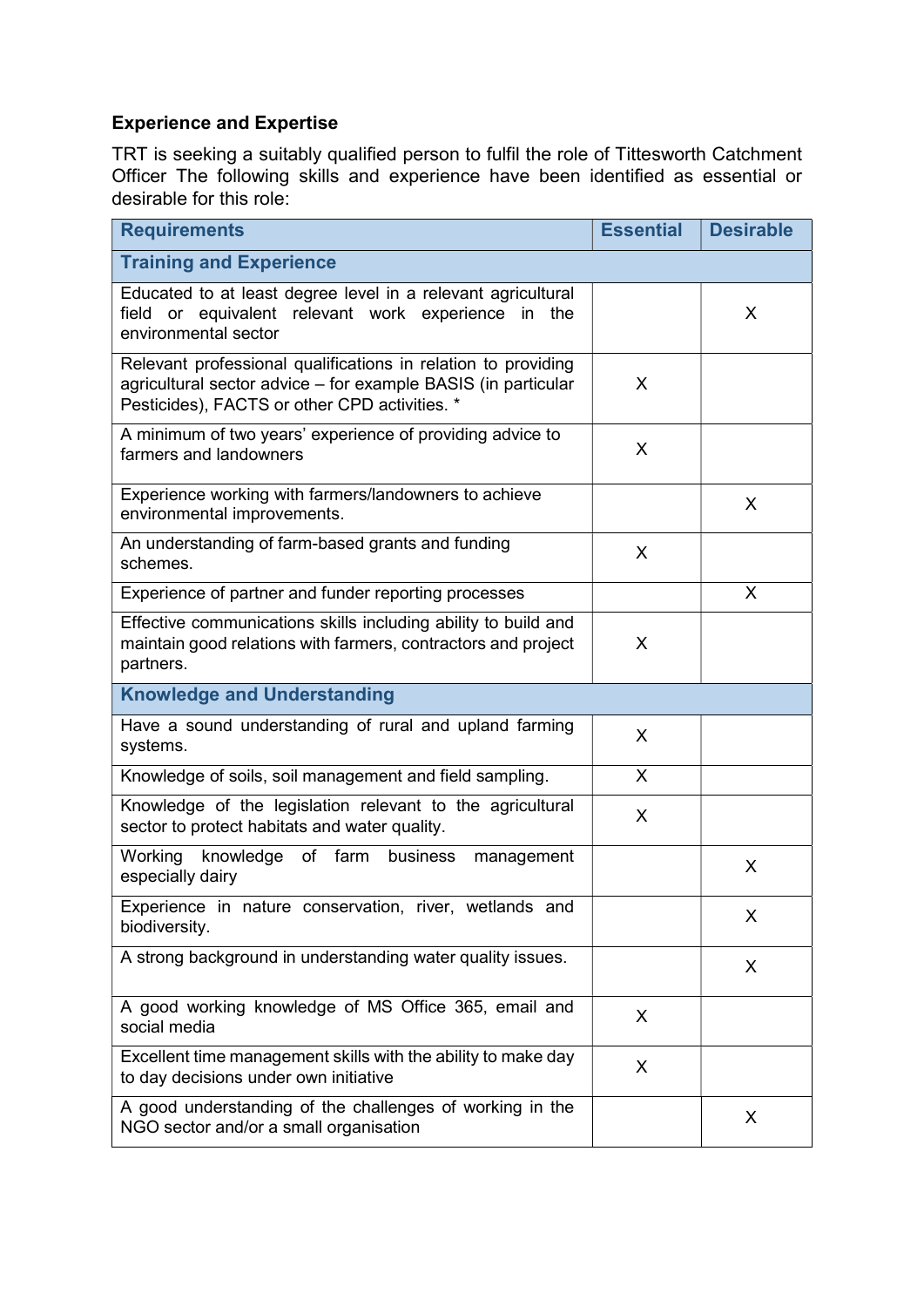| Excellent organisational and administrational skills with the<br>necessary attention to detail                              | X |  |  |
|-----------------------------------------------------------------------------------------------------------------------------|---|--|--|
| Excellent interpersonal skills, both in person, over the phone,<br>via online meetings and email                            | X |  |  |
| <b>Miscellaneous</b>                                                                                                        |   |  |  |
| Commitment to equality of opportunity                                                                                       | X |  |  |
| Full driving licence and car insured for business use                                                                       | X |  |  |
| Ability to work occasional evenings and weekends if required                                                                | X |  |  |
| Knowledge of Health and Safety as it relates to the oversight<br>of environmental projects                                  | X |  |  |
| Excellent organisational skills and the ability to work<br>independently with minimal supervision.                          | X |  |  |
| An affinity with the aims and objectives of TRT and its role of<br>improving the Trent environment for people and wildlife. | X |  |  |

\*The BASIS pesticide qualification is a key requirement for this role. If the preferred candidate does not currently have this qualification, there is the possibility for additional training to acquire it within the first 12 months (reduced salary will be offered until the qualification in place). TRT will cover the costs of the required training course(s).

## Terms and Conditions

- The starting salary for this post is £23,176 for a four day per week role.
- The post will require frequent travel to the Tittesworth Catchment and nearby areas in North Staffordshire, a full UK driving licence and access to a car is essential. There may be a need to travel to other sites in the Trent catchment on an occasional basis. Mileage expenses will be paid in accordance with the HMRC non-taxable levels. Car insurance providers need to be made aware of this business use
- TRT will contribute 9% of gross salary to a Pension, subject to a 6% Employee Contribution or the minimum rates in line with our auto-enrolment scheme, both subject to possible increases.
- The post attracts an annual holiday entitlement of 25 days plus statutory bank holidays for a FTE post, calculated on a pro rata basis for part time hours
- The post holder will be expected to work from home as their base. The post holder will also be asked to attend meetings and other activities in the Ilkeston office.
- A small 'working from home allowance is payable on a pro rata basis but employees are expected to provide a broadband connection which can be used for TRT business. Office consumables can be claimed on expenses when used directly for TRT purposes, subject to approval